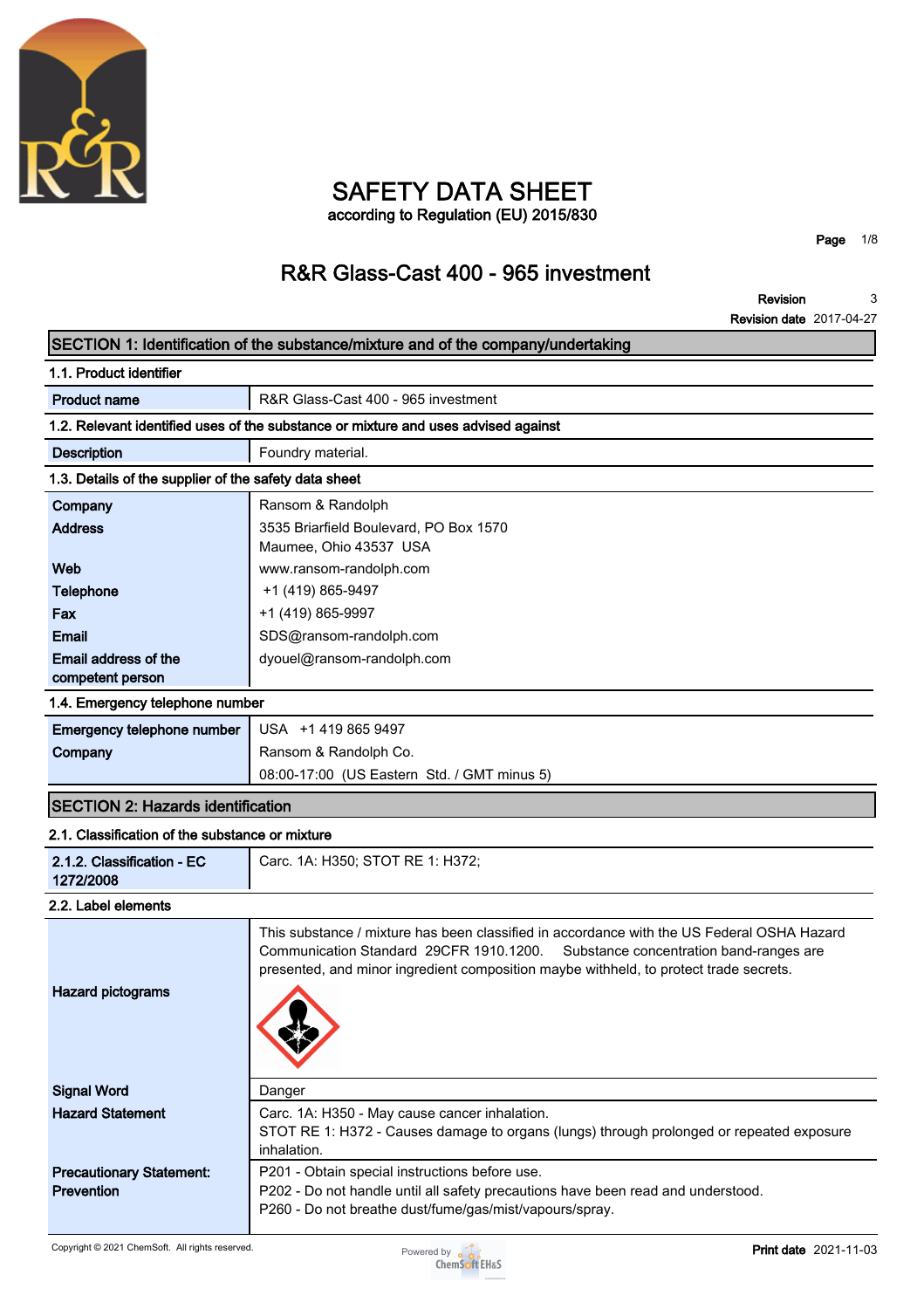**Revision Revision date 2017-04-27 3**

| 2.2. Label elements                                                                              |                                                                                                                                                                                                                                   |  |  |  |
|--------------------------------------------------------------------------------------------------|-----------------------------------------------------------------------------------------------------------------------------------------------------------------------------------------------------------------------------------|--|--|--|
|                                                                                                  | P264 - Wash (hands) thoroughly after handling.<br>P270 - Do no eat, drink or smoke when using this product.<br>P280 - Wear protective gloves/protective clothing/eye protection/face protection.                                  |  |  |  |
| <b>Precautionary Statement:</b><br>Response<br><b>Precautionary Statement:</b><br><b>Storage</b> | P285 - In case of inadequate ventilation wear respiratory protection.<br>P308+P313 - IF exposed or concerned: Get medical advice/attention.<br>P314 - Get medical advice/attention if you feel unwell.<br>P405 - Store locked up. |  |  |  |
| <b>Precautionary Statement:</b><br><b>Disposal</b>                                               | P501 - Dispose of contents/container to local and national regulations                                                                                                                                                            |  |  |  |
| 2.3. Other hazards                                                                               |                                                                                                                                                                                                                                   |  |  |  |
| Other hazards                                                                                    | Product contains crystalline silica.                                                                                                                                                                                              |  |  |  |
| <b>Further information</b>                                                                       |                                                                                                                                                                                                                                   |  |  |  |
|                                                                                                  | Not applicable. PBT and vPvB assessment.                                                                                                                                                                                          |  |  |  |

### **SECTION 3: Composition/information on ingredients**

#### **3.2. Mixtures**

#### **EC 1272/2008**

| <b>Chemical Name</b>                       | Index No. | CAS No.    | EC No.    | <b>REACH Registration</b><br><b>Number</b> | Conc.<br>$(\%w/w)$ | Classification                               |
|--------------------------------------------|-----------|------------|-----------|--------------------------------------------|--------------------|----------------------------------------------|
| Mullite (Kaolin)                           |           | 1332-58-7  |           |                                            | $1 - 10%$          |                                              |
| Calcium sulfate (Plaster of Paris)         |           | 26499-65-0 |           |                                            | $20 - 30\%$        |                                              |
| quartz (conc. $>1.0\%$ )                   |           | 14808-60-7 | 238-878-4 |                                            |                    | 20 - 30% Carc. 1A: H350; STOT RE 1:<br>H372: |
| silica (cristobalite conc. $\ge$ /= 1.0 %) |           | 14464-46-1 | 238-455-4 |                                            |                    | 20 - 30% Carc. 1A: H350; STOT RE 1:<br>H372: |

#### **Further information**

**Full text for all Risk Phrases mentioned in this section are displayed in Section 16.**

### **SECTION 4: First aid measures**

#### **4.1. Description of first aid measures**

| <b>Inhalation</b>               | Move the exposed person to fresh air.                                           |
|---------------------------------|---------------------------------------------------------------------------------|
| Eye contact                     | Rinse immediately with plenty of water for 15 minutes holding the eyelids open. |
| <b>Skin contact</b>             | Wash with soap and water.                                                       |
| Ingestion                       | Drink 1 to 2 glasses of water. DO NOT INDUCE VOMITING.                          |
|                                 | 4.2. Most important symptoms and effects, both acute and delayed                |
| Inhalation                      | May cause irritation to respiratory system.                                     |
| Eye contact                     | May cause irritation to eyes.                                                   |
| <b>Skin contact</b>             | May cause irritation to skin.                                                   |
| Ingestion                       | May cause irritation to mucous membranes.                                       |
|                                 | 4.3. Indication of any immediate medical attention and special treatment needed |
| Inhalation                      | Seek medical attention if irritation or symptoms persist.                       |
| Eye contact                     | Seek medical attention if irritation or symptoms persist.                       |
| <b>Skin contact</b>             | Seek medical attention if irritation or symptoms persist.                       |
| Ingestion                       | Seek medical attention if irritation or symptoms persist.                       |
| RECTION E: Eirofiabting moonumo |                                                                                 |

#### **SECTION 5: Firefighting measures**



a l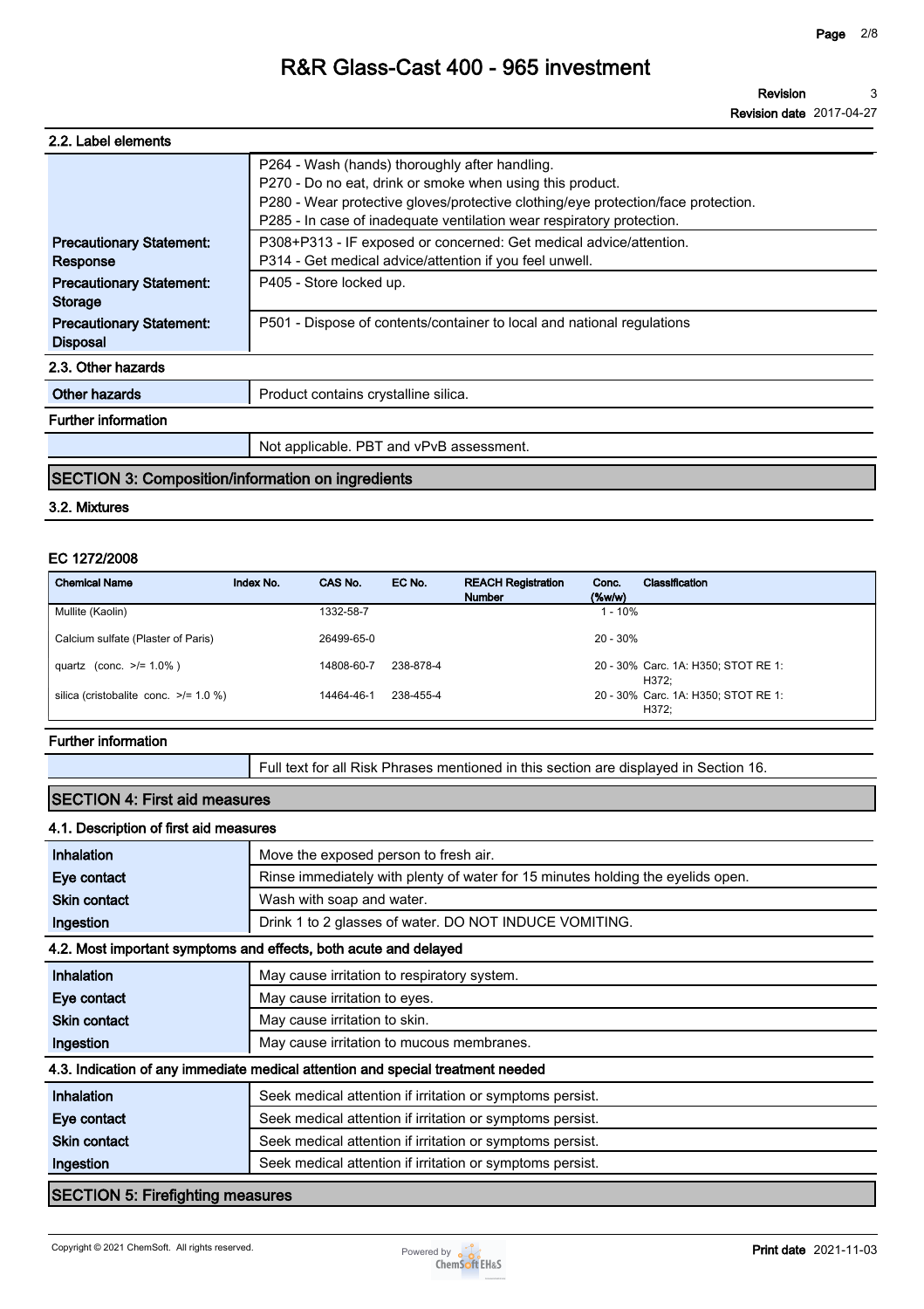**Revision Revision date 2017-04-27 3**

| <b>SECTION 6: Accidental release measures</b>                                                                                | Use extinguishing media appropriate to the surrounding fire conditions.<br>Burning produces irritating, toxic and obnoxious fumes.<br>Self-contained breathing apparatus. Wear suitable protective clothing.<br>6.1. Personal precautions, protective equipment and emergency procedures |
|------------------------------------------------------------------------------------------------------------------------------|------------------------------------------------------------------------------------------------------------------------------------------------------------------------------------------------------------------------------------------------------------------------------------------|
| 5.2. Special hazards arising from the substance or mixture<br>5.3. Advice for firefighters<br>6.2. Environmental precautions |                                                                                                                                                                                                                                                                                          |
|                                                                                                                              |                                                                                                                                                                                                                                                                                          |
|                                                                                                                              |                                                                                                                                                                                                                                                                                          |
|                                                                                                                              |                                                                                                                                                                                                                                                                                          |
|                                                                                                                              |                                                                                                                                                                                                                                                                                          |
|                                                                                                                              |                                                                                                                                                                                                                                                                                          |
|                                                                                                                              |                                                                                                                                                                                                                                                                                          |
|                                                                                                                              | Avoid raising dust. Wear suitable respiratory equipment when necessary.                                                                                                                                                                                                                  |
|                                                                                                                              |                                                                                                                                                                                                                                                                                          |
|                                                                                                                              | No environmental requirements.                                                                                                                                                                                                                                                           |
| 6.3. Methods and material for containment and cleaning up                                                                    |                                                                                                                                                                                                                                                                                          |
|                                                                                                                              | Avoid raising dust. Clean the area using a vacuum cleaner. Transfer to suitable, labelled<br>containers for disposal.                                                                                                                                                                    |
| 6.4. Reference to other sections                                                                                             |                                                                                                                                                                                                                                                                                          |
|                                                                                                                              | See section [2, 8 & 13] for further information.                                                                                                                                                                                                                                         |
| <b>SECTION 7: Handling and storage</b>                                                                                       |                                                                                                                                                                                                                                                                                          |
| 7.1. Precautions for safe handling                                                                                           |                                                                                                                                                                                                                                                                                          |
|                                                                                                                              | Avoid raising dust. Ensure adequate ventilation of the working area. In case of insufficient<br>ventilation, wear suitable respiratory equipment.                                                                                                                                        |
|                                                                                                                              | Do not eat, drink or smoke in areas where this product is used or stored. Wash hands after<br>handling the product.                                                                                                                                                                      |
| 7.2. Conditions for safe storage, including any incompatibilities                                                            |                                                                                                                                                                                                                                                                                          |
|                                                                                                                              | Keep containers tightly closed.                                                                                                                                                                                                                                                          |
| 7.3. Specific end use(s)                                                                                                     |                                                                                                                                                                                                                                                                                          |
|                                                                                                                              | Foundry material.                                                                                                                                                                                                                                                                        |
| <b>SECTION 8: Exposure controls/personal protection</b>                                                                      |                                                                                                                                                                                                                                                                                          |
| 8.1. Control parameters                                                                                                      |                                                                                                                                                                                                                                                                                          |
|                                                                                                                              |                                                                                                                                                                                                                                                                                          |
|                                                                                                                              | exposure limits - Crystalline Silica, Cristobalite -<br>0.025 mg/m3 TWA ACGIH TLV (respirable<br>fraction); 50 ug/m3 8-hr TWA PEL (respirable fraction).                                                                                                                                 |
|                                                                                                                              | exposure limits - Crystalline Silica, quartz -<br>0.025 mg/m3 TWA ACGIH TLV (respirable<br>fraction); 50 ug/m3 8 hr -TWA PEL (respirable fraction). exposure limits - Silica, vitreous (fused,<br>amorphous) 80 mg/m3 / (% Silica), TWA PEL (respirable fraction).                       |
| 8.1.1. Exposure Limit Values                                                                                                 |                                                                                                                                                                                                                                                                                          |

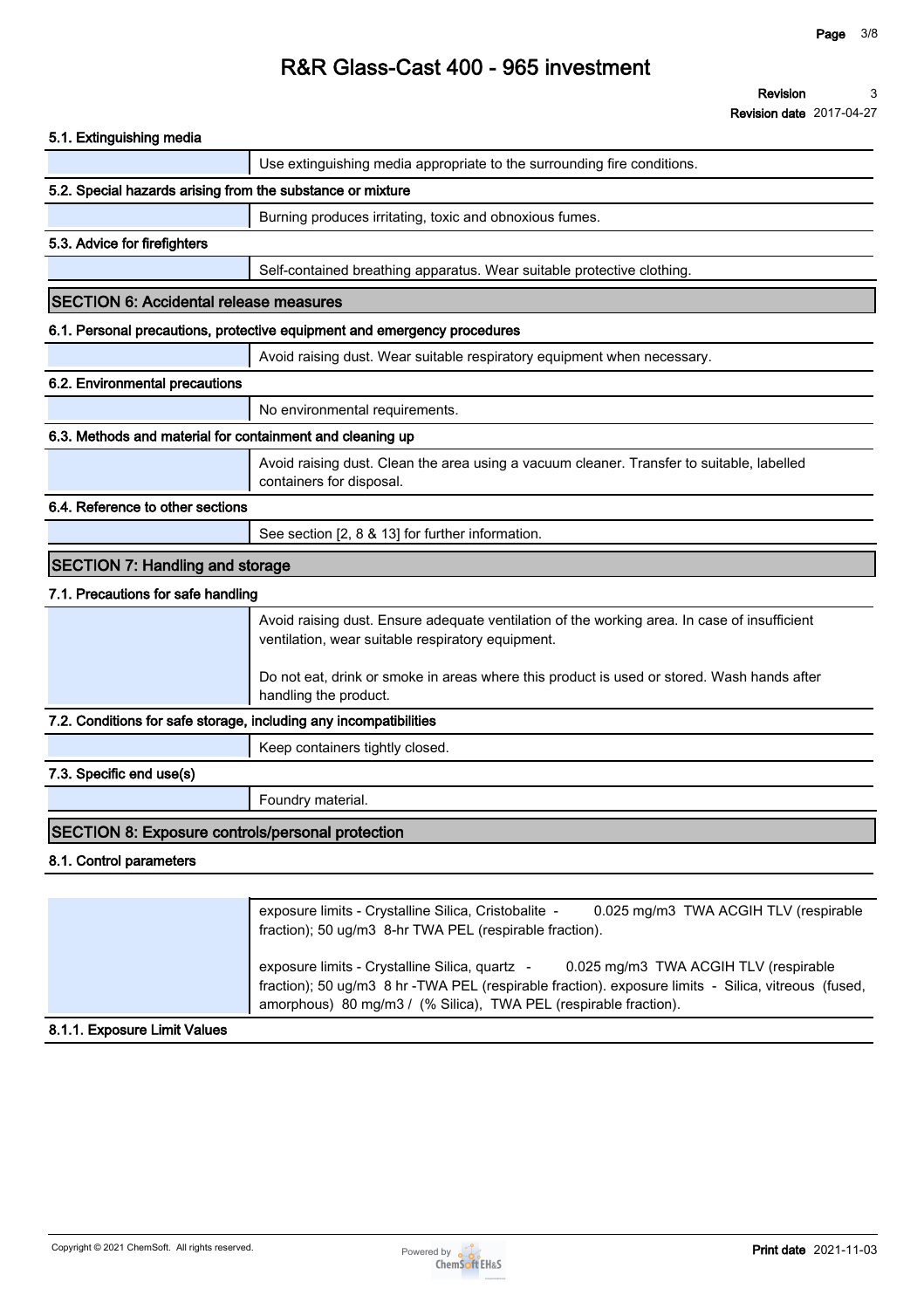### **8.1.1. Exposure Limit Values**

| Calcium sulfate (Plaster of Paris) | WEL 8-hr limit ppm: -                            | WEL 8-hr limit mg/m3: -                            |
|------------------------------------|--------------------------------------------------|----------------------------------------------------|
|                                    | WEL 15 min limit ppm: -                          | WEL 15 min limit mg/m3: -                          |
|                                    | WEL 8-hr limit mg/m3 total 10<br>inhalable dust: | WEL 15 min limit mg/m3 total -<br>inhalable dust:  |
|                                    | WEL 8-hr limit mg/m3 total 4<br>respirable dust: | WEL 15 min limit mg/m3 total -<br>respirable dust: |
| Mullite (Kaolin)                   | WEL 8-hr limit ppm: -                            | WEL 8-hr limit mg/m3: -                            |
|                                    | WEL 15 min limit ppm: -                          | WEL 15 min limit mg/m3: -                          |
|                                    | WEL 8-hr limit mg/m3 total -<br>inhalable dust:  | WEL 15 min limit mg/m3 total<br>inhalable dust:    |
|                                    | WEL 8-hr limit mg/m3 total 2<br>respirable dust: | WEL 15 min limit mg/m3 total -<br>respirable dust: |

#### **8.2. Exposure controls**



| 8.2.1. Appropriate engineering<br>controls         | Ensure adequate ventilation of the working area.                                        |  |  |
|----------------------------------------------------|-----------------------------------------------------------------------------------------|--|--|
| 8.2.2. Individual protection                       | Protective clothing.                                                                    |  |  |
| measures                                           |                                                                                         |  |  |
| Eye / face protection                              | In case of splashing, wear:. Approved safety goggles. safety glasses with side-shields. |  |  |
| Skin protection -                                  | Wear suitable gloves.                                                                   |  |  |
| Handprotection                                     |                                                                                         |  |  |
| <b>Respiratory protection</b>                      | Suitable respiratory equipment.                                                         |  |  |
| 8.2.3. Environmental exposure<br>controls          | Not normally required.                                                                  |  |  |
|                                                    |                                                                                         |  |  |
| Occupational exposure<br>controls                  | Appropriate local exhaust ventilation is required.                                      |  |  |
|                                                    |                                                                                         |  |  |
| <b>SECTION 9: Physical and chemical properties</b> |                                                                                         |  |  |
|                                                    |                                                                                         |  |  |

**9.1. Information on basic physical and chemical properties**

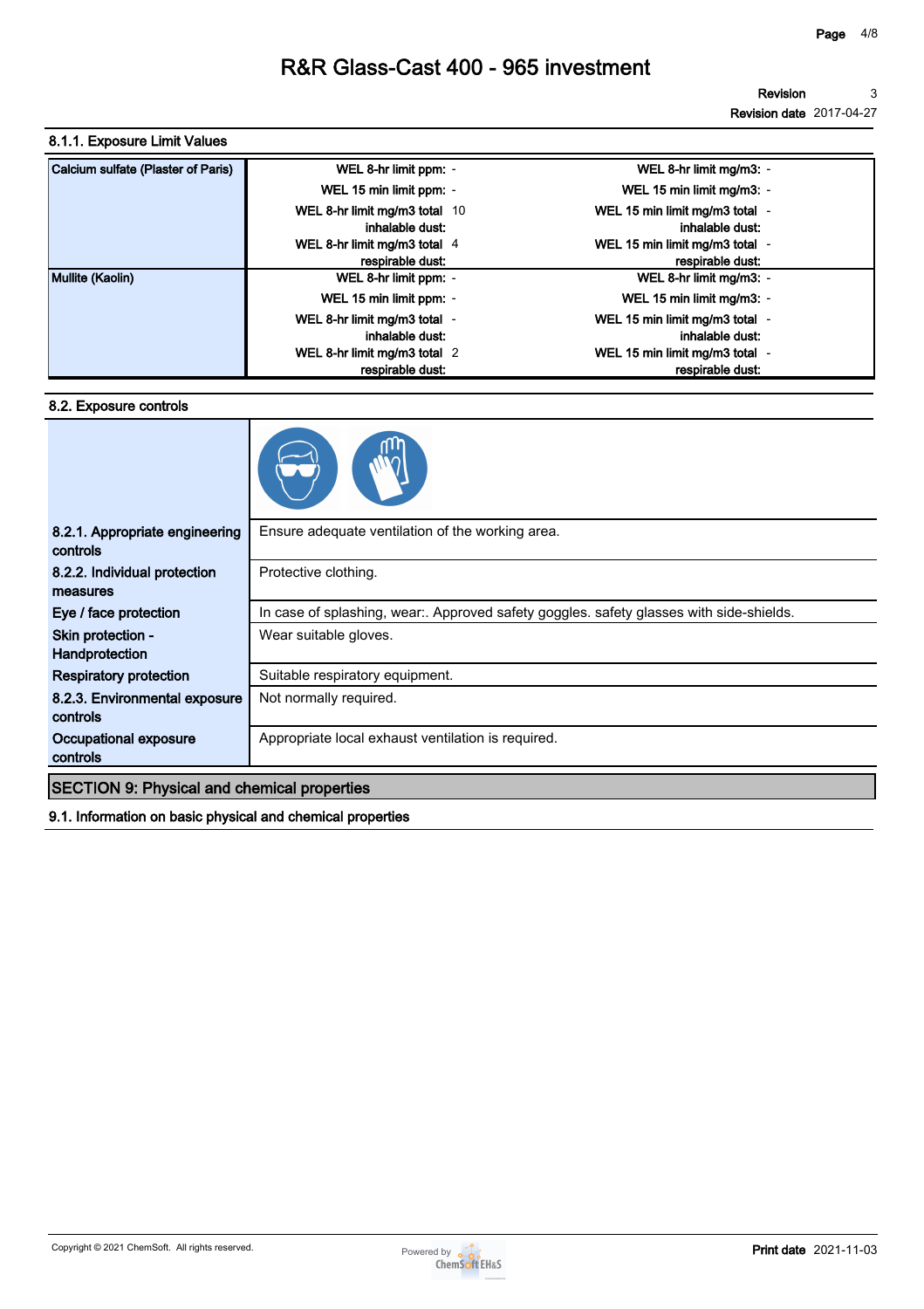**Revision Revision date 2017-04-27 3**

#### **9.1. Information on basic physical and chemical properties**

| Appearance Powder                           |                                                       |
|---------------------------------------------|-------------------------------------------------------|
|                                             | Colour   Off white                                    |
| Odour Slight                                |                                                       |
| Odour threshold   Not applicable.           |                                                       |
|                                             | $pH$ 6 - 8                                            |
|                                             | Melting point   No data available                     |
|                                             | Freezing Point   Not applicable.                      |
| Initial boiling point Not applicable.       |                                                       |
|                                             | Flash point   Not applicable.                         |
| Evaporation rate   Not applicable.          |                                                       |
| Flammability (solid, gas) Not applicable.   |                                                       |
| Vapour pressure   Not applicable.           |                                                       |
|                                             | Vapour density   Not applicable.                      |
|                                             | <b>Relative density</b> 2.2 - 2.7 (H2O = 1 $@$ 20 °C) |
|                                             | Fat Solubility   Not applicable.                      |
| Partition coefficient   No data available   |                                                       |
| Autoignition temperature   Not applicable.  |                                                       |
|                                             | Viscosity   No data available                         |
| <b>Explosive properties</b> Not applicable. |                                                       |
| Oxidising properties Not applicable.        |                                                       |
|                                             | <b>Solubility</b> Slightly soluble in water           |

#### **9.2. Other information**

|                                       | <b>Conductivity</b> No data available |
|---------------------------------------|---------------------------------------|
|                                       | Surface tension   No data available   |
|                                       | Gas group Not applicable.             |
| Benzene Content Not applicable.       |                                       |
|                                       | Lead content Not applicable.          |
| VOC (Volatile organic Not applicable. |                                       |
|                                       |                                       |
|                                       |                                       |

### **SECTION 10: Stability and reactivity**

| 10.1. Reactivity |    |
|------------------|----|
|                  | No |

|                                              | Not applicable.                                                                                                                                                                         |  |  |
|----------------------------------------------|-----------------------------------------------------------------------------------------------------------------------------------------------------------------------------------------|--|--|
| 10.2. Chemical stability                     |                                                                                                                                                                                         |  |  |
|                                              | Stable under normal conditions.                                                                                                                                                         |  |  |
| 10.3. Possibility of hazardous reactions     |                                                                                                                                                                                         |  |  |
|                                              | No Significant Hazard.                                                                                                                                                                  |  |  |
| 10.4. Conditions to avoid                    |                                                                                                                                                                                         |  |  |
|                                              | Moisture.                                                                                                                                                                               |  |  |
| 10.5. Incompatible materials                 |                                                                                                                                                                                         |  |  |
|                                              | No Significant Hazard.                                                                                                                                                                  |  |  |
| 10.6. Hazardous decomposition products       |                                                                                                                                                                                         |  |  |
|                                              | Hazardous Decomposition Products (silica):<br>Crystalline silica will dissolve in hydrofluoric acid<br>and produce silicone tetrafluoride. Reaction with water or acids generates heat. |  |  |
| <b>SECTION 11: Toxicological information</b> |                                                                                                                                                                                         |  |  |
| 11.1. Information on toxicological effects   |                                                                                                                                                                                         |  |  |

**Acute toxicity Based on available data, the classification criteria are not met.** 

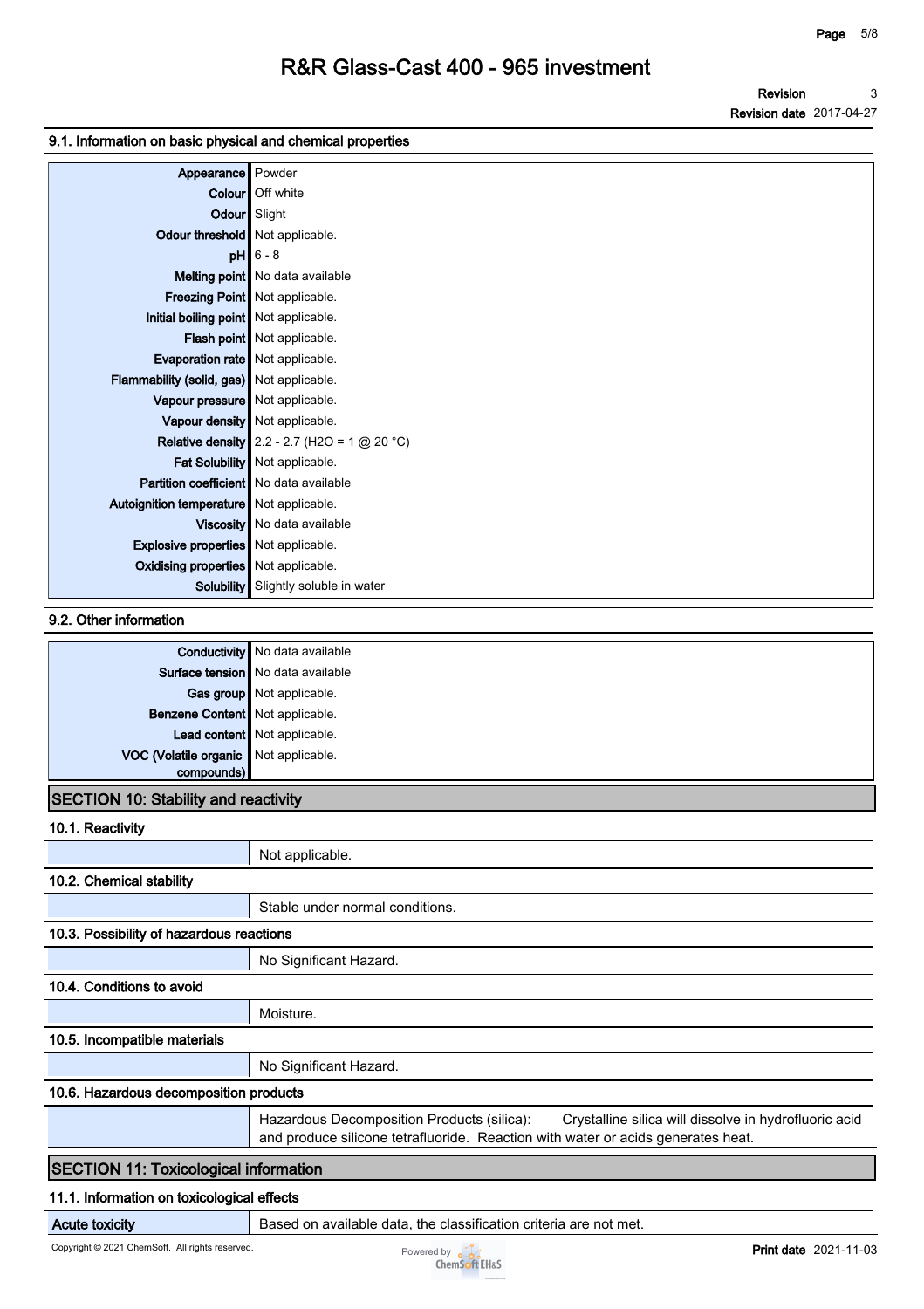| 11.1. Information on toxicological effects                    |                                                                                                                                                                                                                                                                                                                                                                                                                                                                                                                                                                                                                                                                                                                                                                                                                                                                                                                                                                                                                                                                                                                                                                                                                                                                                                                                                                                                                                                                                                                                                                                                                                                     |
|---------------------------------------------------------------|-----------------------------------------------------------------------------------------------------------------------------------------------------------------------------------------------------------------------------------------------------------------------------------------------------------------------------------------------------------------------------------------------------------------------------------------------------------------------------------------------------------------------------------------------------------------------------------------------------------------------------------------------------------------------------------------------------------------------------------------------------------------------------------------------------------------------------------------------------------------------------------------------------------------------------------------------------------------------------------------------------------------------------------------------------------------------------------------------------------------------------------------------------------------------------------------------------------------------------------------------------------------------------------------------------------------------------------------------------------------------------------------------------------------------------------------------------------------------------------------------------------------------------------------------------------------------------------------------------------------------------------------------------|
| Skin corrosion/irritation                                     | Prolonged or repeated exposure may cause irritation to skin and mucous membranes.                                                                                                                                                                                                                                                                                                                                                                                                                                                                                                                                                                                                                                                                                                                                                                                                                                                                                                                                                                                                                                                                                                                                                                                                                                                                                                                                                                                                                                                                                                                                                                   |
| Serious eye damage/irritation                                 | No irritation expected.                                                                                                                                                                                                                                                                                                                                                                                                                                                                                                                                                                                                                                                                                                                                                                                                                                                                                                                                                                                                                                                                                                                                                                                                                                                                                                                                                                                                                                                                                                                                                                                                                             |
| Respiratory or skin<br>sensitisation                          | No sensitizaton effects reported.                                                                                                                                                                                                                                                                                                                                                                                                                                                                                                                                                                                                                                                                                                                                                                                                                                                                                                                                                                                                                                                                                                                                                                                                                                                                                                                                                                                                                                                                                                                                                                                                                   |
| Germ cell mutagenicity                                        | No mutagenic effects reported.                                                                                                                                                                                                                                                                                                                                                                                                                                                                                                                                                                                                                                                                                                                                                                                                                                                                                                                                                                                                                                                                                                                                                                                                                                                                                                                                                                                                                                                                                                                                                                                                                      |
| Carcinogenicity                                               | Known Human Carcinogens (Category 1).                                                                                                                                                                                                                                                                                                                                                                                                                                                                                                                                                                                                                                                                                                                                                                                                                                                                                                                                                                                                                                                                                                                                                                                                                                                                                                                                                                                                                                                                                                                                                                                                               |
| Reproductive toxicity                                         | No observed effect level. No observed effect concentration.                                                                                                                                                                                                                                                                                                                                                                                                                                                                                                                                                                                                                                                                                                                                                                                                                                                                                                                                                                                                                                                                                                                                                                                                                                                                                                                                                                                                                                                                                                                                                                                         |
| STOT-single exposure                                          | No known adverse health effects.                                                                                                                                                                                                                                                                                                                                                                                                                                                                                                                                                                                                                                                                                                                                                                                                                                                                                                                                                                                                                                                                                                                                                                                                                                                                                                                                                                                                                                                                                                                                                                                                                    |
| STOT-repeated exposure                                        | Chronic effects<br>Prolonged inhalation of respirable crystalline silica<br>In 1997, the International Agency for Research on Cancer (IARC) concluded that crystalline silica<br>inhaled from occupational sources can cause lung cancer in humans. However it pointed out that<br>not all industrial circumstances, nor all crystalline silica types, were to be incriminated. (IARC<br>Monographs on the evaluation of the carcinogenic risks of chemicals to humans, Silica, silicates<br>dust and organic fibers, 1997, Vol. 68, IARC, Lyon, France). In June 2003, the European<br>Commission's Scientific Committee for Occupational Exposure Limits (SCOEL) concluded:<br>"that the main effect in humans of the inhalation of respirable crystalline silica is silicosis. There is<br>sufficient information to conclude that the relative lung cancer risk is increased in persons with<br>silicosis (and apparently, not in employees without silicosis exposed to silica dust in quarries and<br>in the ceramic industry). Therefore, preventing the onset of silicosis will also reduce the cancer<br>risk. Since a clear threshold for silicosis development cannot be identified, any reduction of<br>exposure will reduce the risk of silicosis."<br>(SCOEL SUM Doc 94-final on respirable crystalline silica, June 2003)<br>There is a body of evidence supporting the fact that increased cancer risk would be limited to<br>people already suffering from silicosis. Worker protection against silicosis should be assured by<br>respecting the existing regulatory occupational exposure limits and implementing additional risk |
|                                                               | management measures where required (see Section 16).                                                                                                                                                                                                                                                                                                                                                                                                                                                                                                                                                                                                                                                                                                                                                                                                                                                                                                                                                                                                                                                                                                                                                                                                                                                                                                                                                                                                                                                                                                                                                                                                |
| <b>Aspiration hazard</b><br>Repeated or prolonged<br>exposure | No Significant Hazard.<br>Inhalation may cause coughing, tightness of the chest and irritation of the respiratory system.                                                                                                                                                                                                                                                                                                                                                                                                                                                                                                                                                                                                                                                                                                                                                                                                                                                                                                                                                                                                                                                                                                                                                                                                                                                                                                                                                                                                                                                                                                                           |
| 11.1.4. Toxicological Information                             |                                                                                                                                                                                                                                                                                                                                                                                                                                                                                                                                                                                                                                                                                                                                                                                                                                                                                                                                                                                                                                                                                                                                                                                                                                                                                                                                                                                                                                                                                                                                                                                                                                                     |
| R&R Glass-Cast 400 - 965<br>investment                        | Oral Mouse LD50: >5000 mg/kg                                                                                                                                                                                                                                                                                                                                                                                                                                                                                                                                                                                                                                                                                                                                                                                                                                                                                                                                                                                                                                                                                                                                                                                                                                                                                                                                                                                                                                                                                                                                                                                                                        |
| <b>SECTION 12: Ecological information</b>                     |                                                                                                                                                                                                                                                                                                                                                                                                                                                                                                                                                                                                                                                                                                                                                                                                                                                                                                                                                                                                                                                                                                                                                                                                                                                                                                                                                                                                                                                                                                                                                                                                                                                     |
| 12.1. Toxicity                                                |                                                                                                                                                                                                                                                                                                                                                                                                                                                                                                                                                                                                                                                                                                                                                                                                                                                                                                                                                                                                                                                                                                                                                                                                                                                                                                                                                                                                                                                                                                                                                                                                                                                     |
| R&R Glass-Cast 400 - 965<br>investment                        | <b>Fish LC50/96h: 10000.000 mg/l</b>                                                                                                                                                                                                                                                                                                                                                                                                                                                                                                                                                                                                                                                                                                                                                                                                                                                                                                                                                                                                                                                                                                                                                                                                                                                                                                                                                                                                                                                                                                                                                                                                                |
| 12.2. Persistence and degradability                           |                                                                                                                                                                                                                                                                                                                                                                                                                                                                                                                                                                                                                                                                                                                                                                                                                                                                                                                                                                                                                                                                                                                                                                                                                                                                                                                                                                                                                                                                                                                                                                                                                                                     |
|                                                               | No data is available on this product.                                                                                                                                                                                                                                                                                                                                                                                                                                                                                                                                                                                                                                                                                                                                                                                                                                                                                                                                                                                                                                                                                                                                                                                                                                                                                                                                                                                                                                                                                                                                                                                                               |
| 12.3. Bioaccumulative potential                               |                                                                                                                                                                                                                                                                                                                                                                                                                                                                                                                                                                                                                                                                                                                                                                                                                                                                                                                                                                                                                                                                                                                                                                                                                                                                                                                                                                                                                                                                                                                                                                                                                                                     |
|                                                               | Does not bioaccumulate.                                                                                                                                                                                                                                                                                                                                                                                                                                                                                                                                                                                                                                                                                                                                                                                                                                                                                                                                                                                                                                                                                                                                                                                                                                                                                                                                                                                                                                                                                                                                                                                                                             |
| <b>Partition coefficient</b>                                  |                                                                                                                                                                                                                                                                                                                                                                                                                                                                                                                                                                                                                                                                                                                                                                                                                                                                                                                                                                                                                                                                                                                                                                                                                                                                                                                                                                                                                                                                                                                                                                                                                                                     |
|                                                               | <b>R&amp;R Glass-Cast 400 - 965</b> No data available<br>investment                                                                                                                                                                                                                                                                                                                                                                                                                                                                                                                                                                                                                                                                                                                                                                                                                                                                                                                                                                                                                                                                                                                                                                                                                                                                                                                                                                                                                                                                                                                                                                                 |
| 12.4. Mobility in soil                                        |                                                                                                                                                                                                                                                                                                                                                                                                                                                                                                                                                                                                                                                                                                                                                                                                                                                                                                                                                                                                                                                                                                                                                                                                                                                                                                                                                                                                                                                                                                                                                                                                                                                     |
|                                                               |                                                                                                                                                                                                                                                                                                                                                                                                                                                                                                                                                                                                                                                                                                                                                                                                                                                                                                                                                                                                                                                                                                                                                                                                                                                                                                                                                                                                                                                                                                                                                                                                                                                     |
| Copyright © 2021 ChemSoft. All rights reserved.               | <b>Print date</b> 2021-11-03<br>Powered by $\sim$                                                                                                                                                                                                                                                                                                                                                                                                                                                                                                                                                                                                                                                                                                                                                                                                                                                                                                                                                                                                                                                                                                                                                                                                                                                                                                                                                                                                                                                                                                                                                                                                   |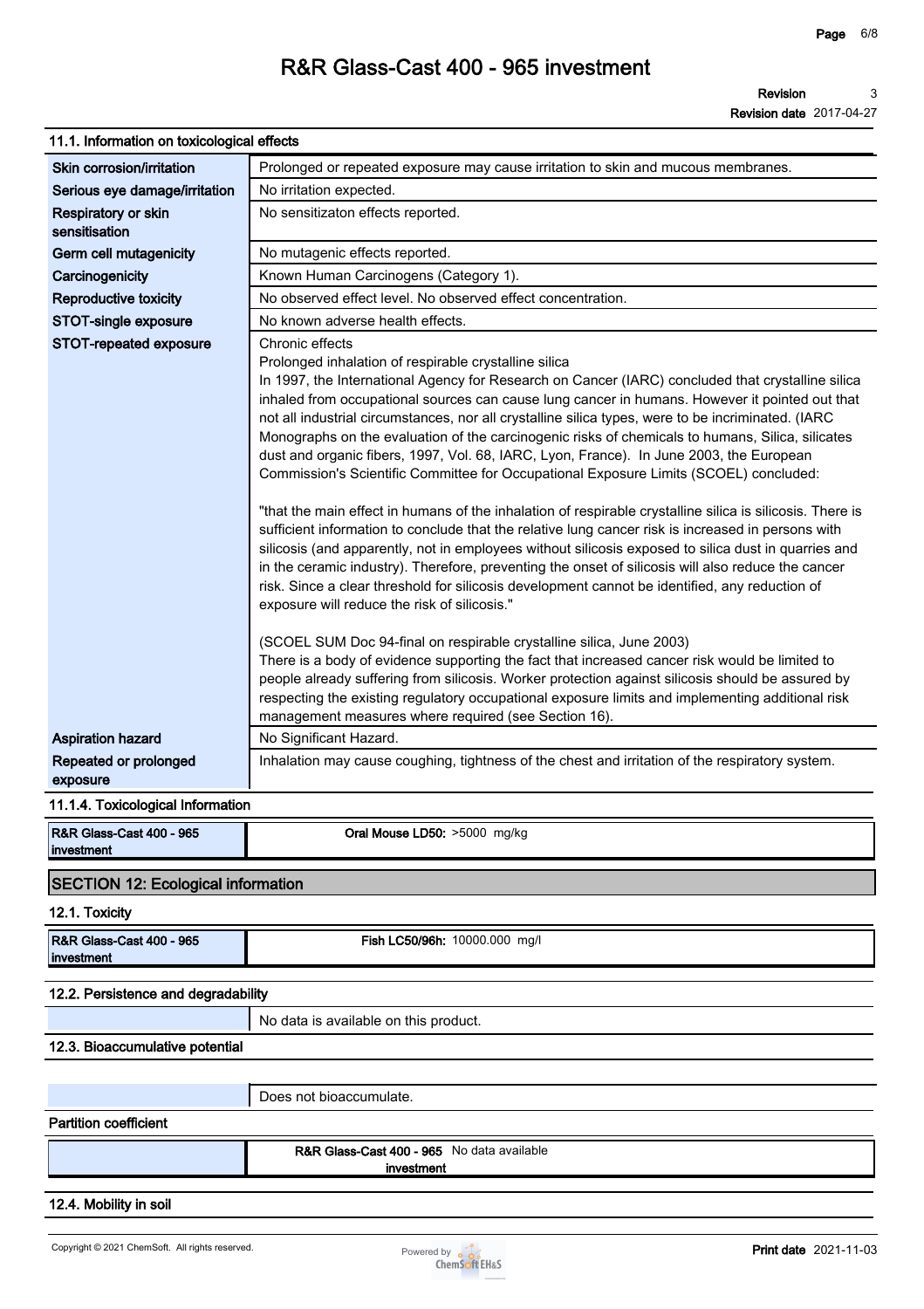**Revision Revision date 2017-04-27 3**

| 12.4. Mobility in soil                     |                                                                                                                                                                                                                                                                                                                                                                                                                                                                                                                                                                                                            |  |  |
|--------------------------------------------|------------------------------------------------------------------------------------------------------------------------------------------------------------------------------------------------------------------------------------------------------------------------------------------------------------------------------------------------------------------------------------------------------------------------------------------------------------------------------------------------------------------------------------------------------------------------------------------------------------|--|--|
|                                            | Not determined.                                                                                                                                                                                                                                                                                                                                                                                                                                                                                                                                                                                            |  |  |
| 12.5. Results of PBT and vPvB assessment   |                                                                                                                                                                                                                                                                                                                                                                                                                                                                                                                                                                                                            |  |  |
|                                            | Not determined.                                                                                                                                                                                                                                                                                                                                                                                                                                                                                                                                                                                            |  |  |
| 12.6. Other adverse effects                |                                                                                                                                                                                                                                                                                                                                                                                                                                                                                                                                                                                                            |  |  |
|                                            | Not applicable.                                                                                                                                                                                                                                                                                                                                                                                                                                                                                                                                                                                            |  |  |
| <b>SECTION 13: Disposal considerations</b> |                                                                                                                                                                                                                                                                                                                                                                                                                                                                                                                                                                                                            |  |  |
| 13.1. Waste treatment methods              |                                                                                                                                                                                                                                                                                                                                                                                                                                                                                                                                                                                                            |  |  |
|                                            | Dispose of in compliance with all. local and national regulations.                                                                                                                                                                                                                                                                                                                                                                                                                                                                                                                                         |  |  |
| <b>Disposal methods</b>                    |                                                                                                                                                                                                                                                                                                                                                                                                                                                                                                                                                                                                            |  |  |
|                                            | Contact a licensed waste disposal company.                                                                                                                                                                                                                                                                                                                                                                                                                                                                                                                                                                 |  |  |
| Disposal of packaging                      |                                                                                                                                                                                                                                                                                                                                                                                                                                                                                                                                                                                                            |  |  |
|                                            | Empty containers can be sent for disposal or recycling.                                                                                                                                                                                                                                                                                                                                                                                                                                                                                                                                                    |  |  |
| <b>SECTION 14: Transport information</b>   |                                                                                                                                                                                                                                                                                                                                                                                                                                                                                                                                                                                                            |  |  |
| 14.1. UN number                            |                                                                                                                                                                                                                                                                                                                                                                                                                                                                                                                                                                                                            |  |  |
|                                            | The product is not classified as dangerous for carriage.                                                                                                                                                                                                                                                                                                                                                                                                                                                                                                                                                   |  |  |
| 14.2. UN proper shipping name              |                                                                                                                                                                                                                                                                                                                                                                                                                                                                                                                                                                                                            |  |  |
|                                            | The product is not classified as dangerous for carriage.                                                                                                                                                                                                                                                                                                                                                                                                                                                                                                                                                   |  |  |
| 14.3. Transport hazard class(es)           |                                                                                                                                                                                                                                                                                                                                                                                                                                                                                                                                                                                                            |  |  |
|                                            | The product is not classified as dangerous for carriage.                                                                                                                                                                                                                                                                                                                                                                                                                                                                                                                                                   |  |  |
| 14.4. Packing group                        |                                                                                                                                                                                                                                                                                                                                                                                                                                                                                                                                                                                                            |  |  |
|                                            | The product is not classified as dangerous for carriage.                                                                                                                                                                                                                                                                                                                                                                                                                                                                                                                                                   |  |  |
| 14.5. Environmental hazards                |                                                                                                                                                                                                                                                                                                                                                                                                                                                                                                                                                                                                            |  |  |
|                                            | The product is not classified as dangerous for carriage.                                                                                                                                                                                                                                                                                                                                                                                                                                                                                                                                                   |  |  |
| 14.6. Special precautions for user         |                                                                                                                                                                                                                                                                                                                                                                                                                                                                                                                                                                                                            |  |  |
|                                            | The product is not classified as dangerous for carriage.                                                                                                                                                                                                                                                                                                                                                                                                                                                                                                                                                   |  |  |
|                                            | 14.7. Transport in bulk according to Annex II of MARPOL 73/78 and the IBC Code                                                                                                                                                                                                                                                                                                                                                                                                                                                                                                                             |  |  |
|                                            | The product is not classified as dangerous for carriage.                                                                                                                                                                                                                                                                                                                                                                                                                                                                                                                                                   |  |  |
| <b>Further information</b>                 |                                                                                                                                                                                                                                                                                                                                                                                                                                                                                                                                                                                                            |  |  |
|                                            | The product is not classified as dangerous for carriage.                                                                                                                                                                                                                                                                                                                                                                                                                                                                                                                                                   |  |  |
| <b>SECTION 15: Regulatory information</b>  |                                                                                                                                                                                                                                                                                                                                                                                                                                                                                                                                                                                                            |  |  |
|                                            | 15.1. Safety, health and environmental regulations/legislation specific for the substance or mixture                                                                                                                                                                                                                                                                                                                                                                                                                                                                                                       |  |  |
| <b>Regulations</b>                         | U.S. FEDERAL REGULATIONS: Glass-cast 400 & 965 CERCLA 103 Reportable Quantity: is not<br>subject to CERCLA reporting requirements. Many states have more stringent release reporting<br>requirements. Report spills required under federal, state and local regulations.<br><b>SARA TITLE III:</b><br>Hazard Category For Section 311/312: Chronic health<br>Section 313 Toxic Chemicals: This product contains the following chemicals subject to Annual<br>Release Reporting Requirements Under SARA Title III, Section 313 (40 CFR 372): None<br>Section 302 Extremely Hazardous Substances (TPQ): None |  |  |
|                                            |                                                                                                                                                                                                                                                                                                                                                                                                                                                                                                                                                                                                            |  |  |